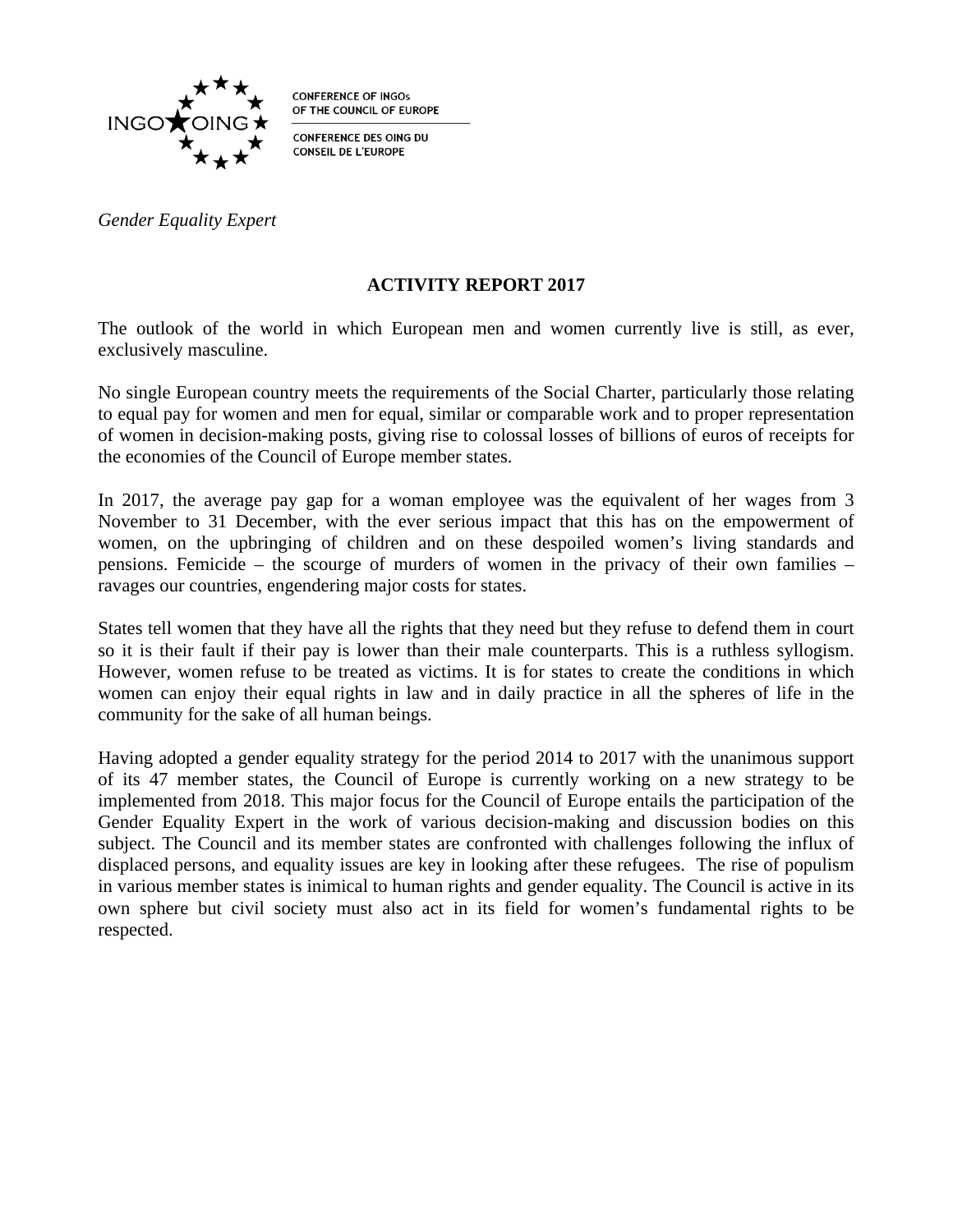#### **1. Representation of the Conference of INGOs on Council of Europe commissions and committees or in follow-up activities**

## **1.1. Gender Equality Commission of the Council of Europe**

This Commission is mainly composed of members appointed by states and was chaired until 31 December 2017 by Ms Eva Fehringer, Austria. It was set up in 2012 to help to ensure the mainstreaming of gender equality in Council of Europe member states and to honour international commitments in the interests of European women and men, because everyone benefits from measures to promote equality. Genuine equality cannot come about in any other way. States take stock of the progress of their legislation and public policies and work has been done in various areas: [https://www.coe.int/fr/web/genderequality;](https://www.coe.int/fr/web/genderequality) [https://www.coe.int/en/web/genderequality.](https://www.coe.int/en/web/genderequality)

The Gender Equality Commission's various publications draw on the subjects that have been studied and followed up including gender equality, combating gender stereotypes and sexism, combating and preventing violence against women, guaranteeing women's access to justice, balanced participation in decision-making, and gender mainstreaming. There is also a glossary. <https://www.coe.int/fr/web/genderequality/publications> <http://www.coe.int/en/web/genderequality/publications>

At its 11th meeting, at the Council of Europe in Strasbourg from 5 to 7 April 2017, it discussed the gender equality strategy for 2014-2017 and its implementation, along with co-operation with international organisations:https://www.coe.int/en/web/genderequality/gender-equality-strategy

At its 12th meeting, in Prague from 14 to 16 November 2017, discussions focused on:

. A Conference on "Data Collection and Research on Violence against Women and Domestic Violence: Precondition for Efficient Policy" held by the Czech authorities. States have recently conducted surveys to calculate the costs of violence against women, which are very high. These data are crucial to enable policies to create the optimum conditions for this type of violence to be stopped, along with education from the earliest age in equality and respect for women, empowerment of women, immediate care for victims and appropriate penalties for perpetrators.

. The finalisation of the equality strategy to be applied from 2018 onwards: After validation by the Committee of Ministers, it will be launched under the Danish Chairmanship, in Copenhagen in March 2018.

. Violence against women: presentations on individual countries were made, some of which included assessments of the cost of such violence (Czech Republic, France, Serbia) and others of which focused on the impact of such violence on society (Spain, Norway):

https://www.coe.int/en/web/genderequality/prague-conference-14-november-2017

**Recommendation on the fight against sexism:** Objective 1 of the gender equality strategy is to combat sexism and stereotypes. Accordingly, the Committee of Ministers asked for a recommendation to be drawn up, which it expected to be specific, practical and workable and to make a real contribution to the fight against sexism, and a working group was set up, in which the Equality Expert was invited to participate. After the specialists had made their statements, the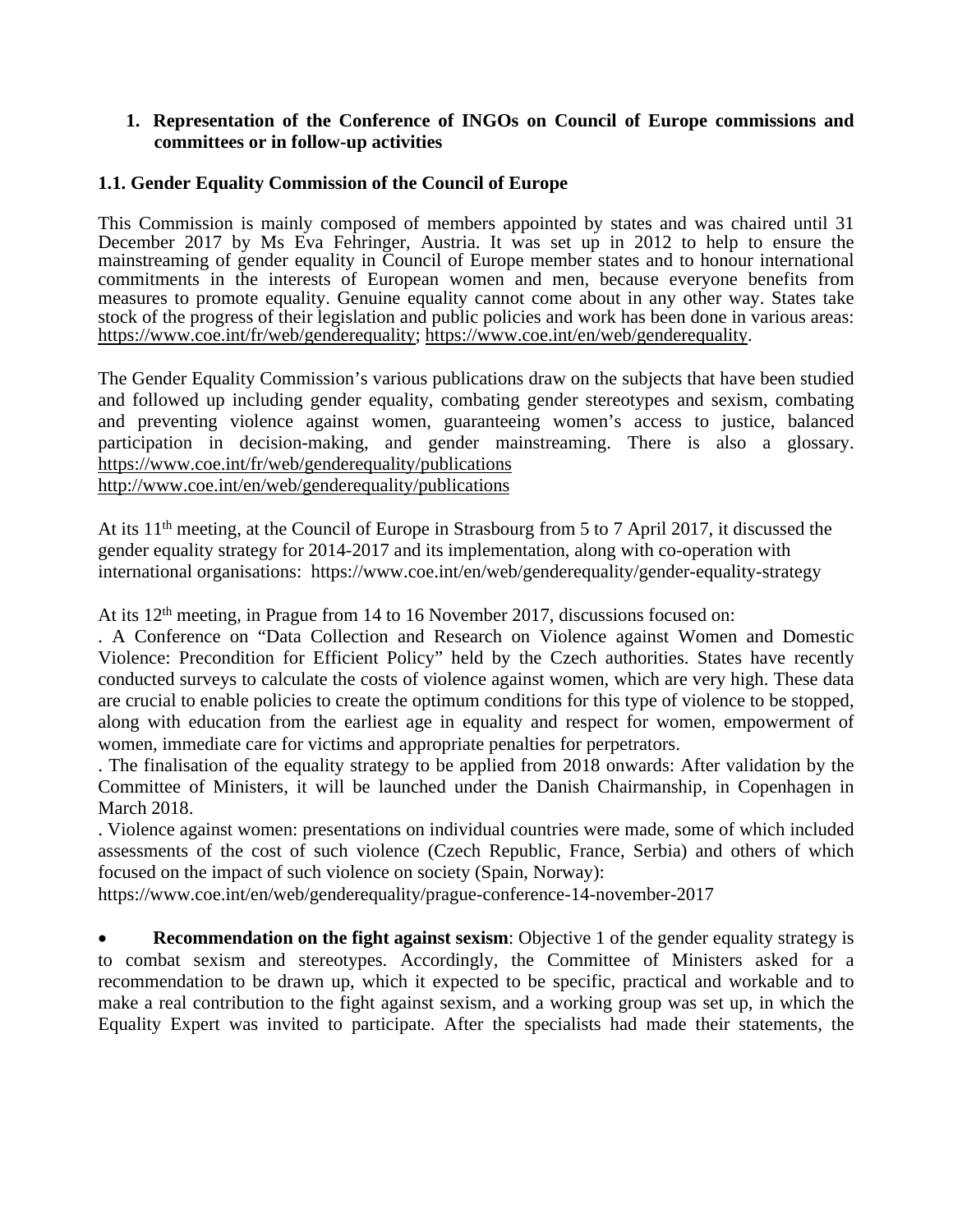Equality Expert was asked to question the INGOs of the Conference on the subject and she presented a summary of their answers at the working group meeting in June 2017. Other focuses of the group's work were to discuss the gaps to be filled in various Council documents in terms of gender mainstreaming, to understand the origins of sexism and its impact in the public and private spheres, to look into sexist language, to consider how to deal with this matter without differentiating between ordinary sexism and violent sexism, to identify good practices in the member states and to investigate intersectionality and the links between sexism and other forms of discrimination.

Two highly productive meetings were held:

- 2 and 3 March 2017, Council of Europe, Paris;
- 22 and 23 June 2017, Council of Europe, Paris.

# **1.2. Committee on Equality and Non-Discrimination of the Parliamentary Assembly**

Regular reports are drawn up based on visits to the countries concerned and the input of external contributors. However, nobody other than parliamentarians is authorised to speak. The Italian member of parliament, Elena Centemero, was the chair of the Committee in 2017.

The various texts adopted by the Parliamentary Assembly are as follows:

- **Recommendations** contain proposals addressed to the Committee of Ministers, the implementation of which is within the competence of governments.
- **Resolutions** embody decisions by the Assembly on questions, which it is empowered to put into effect, or expressions of view, for which it alone is responsible.
- **Opinions** are expressed by the Assembly on questions put to it by the Committee of Ministers, such as the admission of new member States to the Council of Europe, draft conventions, or the budget of the Organisation.

The Assembly's various Committees propose reports approved by their members for discussion by the Assembly. In 2017, the main reports discussed by the Committee on Equality and Non-Discrimination were as follows:

- Protecting refugee women from gender-based violence
- Women's empowerment in the economy
- Migrations in a gender perspective: empowering women for their role as key-actors for integration
- Promoting the inclusion of Roma and Travellers
- Putting an end to sexual violence and harassment of women in public space
- Ending cyberdiscrimination and online hate
- Detainees with severe disabilities in Europe
- Women in the economy
- Forced marriage in Europe
- Promoting the human rights of and eliminating discrimination against intersex people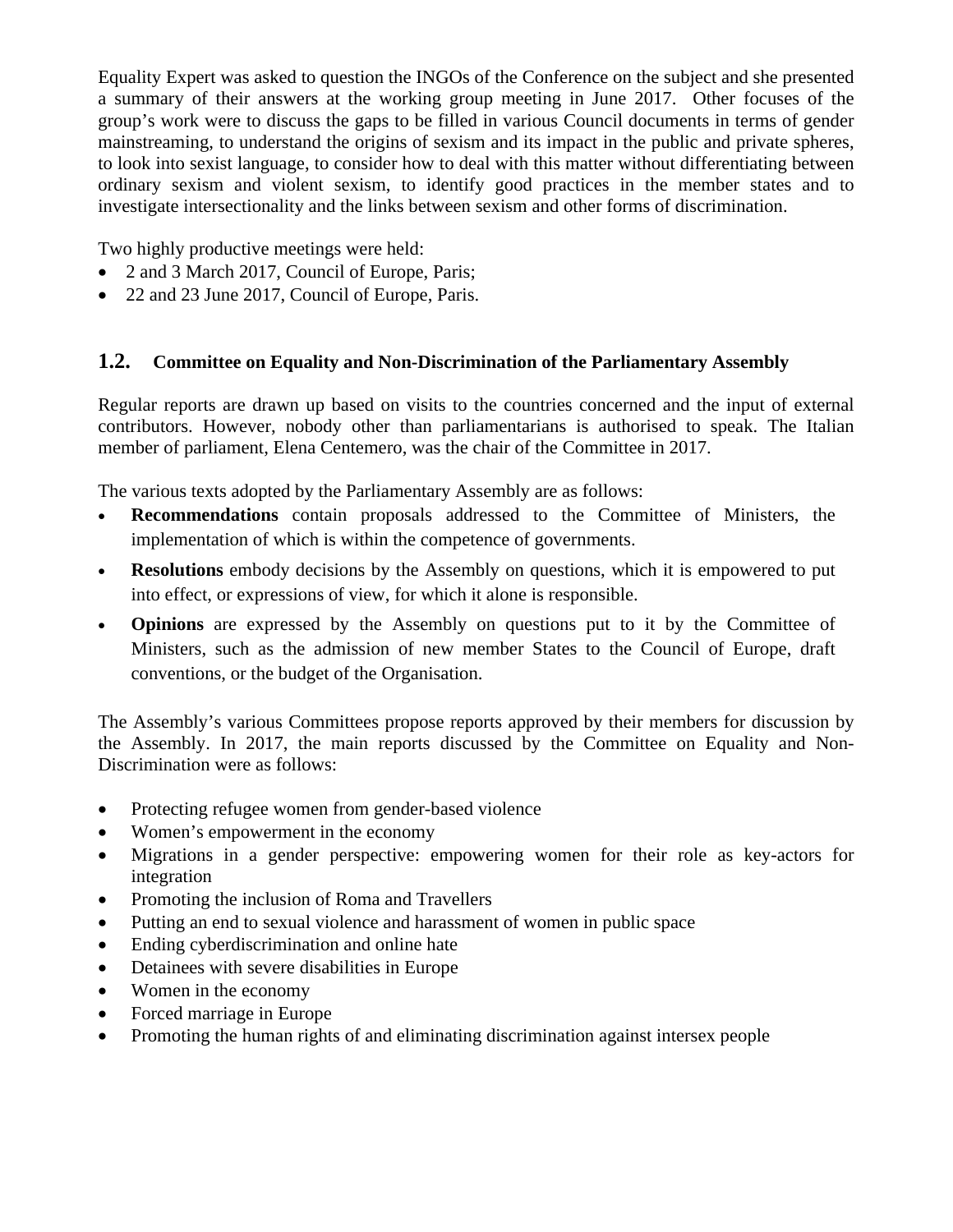Speakers often shed light on the subjects being discussed at meetings held:

- at the Council of Europe, Strasbourg on 23-26 January 2017;
- at the Council of Europe, Paris, on 20 March 2017;
- at the Council of Europe, Strasbourg, on 24 April 2017;
- at the Council of Europe, Strasbourg, on 26-28 June 2017;
- at the Council of Europe, Paris, on 18 September 2017;
- at the Council of Europe, Strasbourg, on 9 October 2017;
- at the Council of Europe, Paris, on 7 December 2017.

<http://website-pace.net/fr/web/as-ega/main> http://website-pace.net/en\_GB/web/as-ega/main

With this Committee, the Gender Equality Expert took part in the campaign against breast cancer in October 2017.

# **1.3. The Committee of the Parties to the Istanbul Convention**

The Committee of the Parties, on which the Gender Equality Expert represents the Conference of INGOs, did not meet in 2017. The next meeting will be in January 2018. Ratifications continued, including the much anticipated ratification by the European Union.

Feride Acar was re-elected President of the Group of Experts on Action against Violence against Women, GREVIO.

A questionnaire was addressed to states but was also very useful for NGOs wishing to contribute to the shadow report that they could draw up when their country was assessed. The next countries due for assessment are Finland, France and Italy. These alternative reports by associations were much anticipated by GREVIO.

## **1.4. The Steering Committee for Human Rights (CDDH), with Jean-Bernard Marie**

A questionnaire on genital mutilation and forced marriages drawn up by the CDDH was sent out in 2016 and passed onto the INGOs by the Gender Equality Expert. The Expert also participated in a drafting group responsible for drawing up a best practices tool for states to combat female genital mutilation and forced marriages, chaired by Rob Linham, United Kingdom, which met from September 2016 and held the following meetings in 2017:

- Council of Europe, Strasbourg, 25-27 January 2017
- Council of Europe, Strasbourg, 28 and 29 March 2017

On 13 July 2017 the Committee of Ministers adopted this best practices tool, which makes it possible to gain an overview of the legislation in force and the measures to combat and eradicate these practices:

[https://rm.coe.int/steering-committee-for-human-rights-cddh-guide-to-good-and-promising](https://rm.coe.int/steering-committee-for-human-rights-cddh-guide-to-good-and-promising-p/168073418d)[p/168073418d](https://rm.coe.int/steering-committee-for-human-rights-cddh-guide-to-good-and-promising-p/168073418d)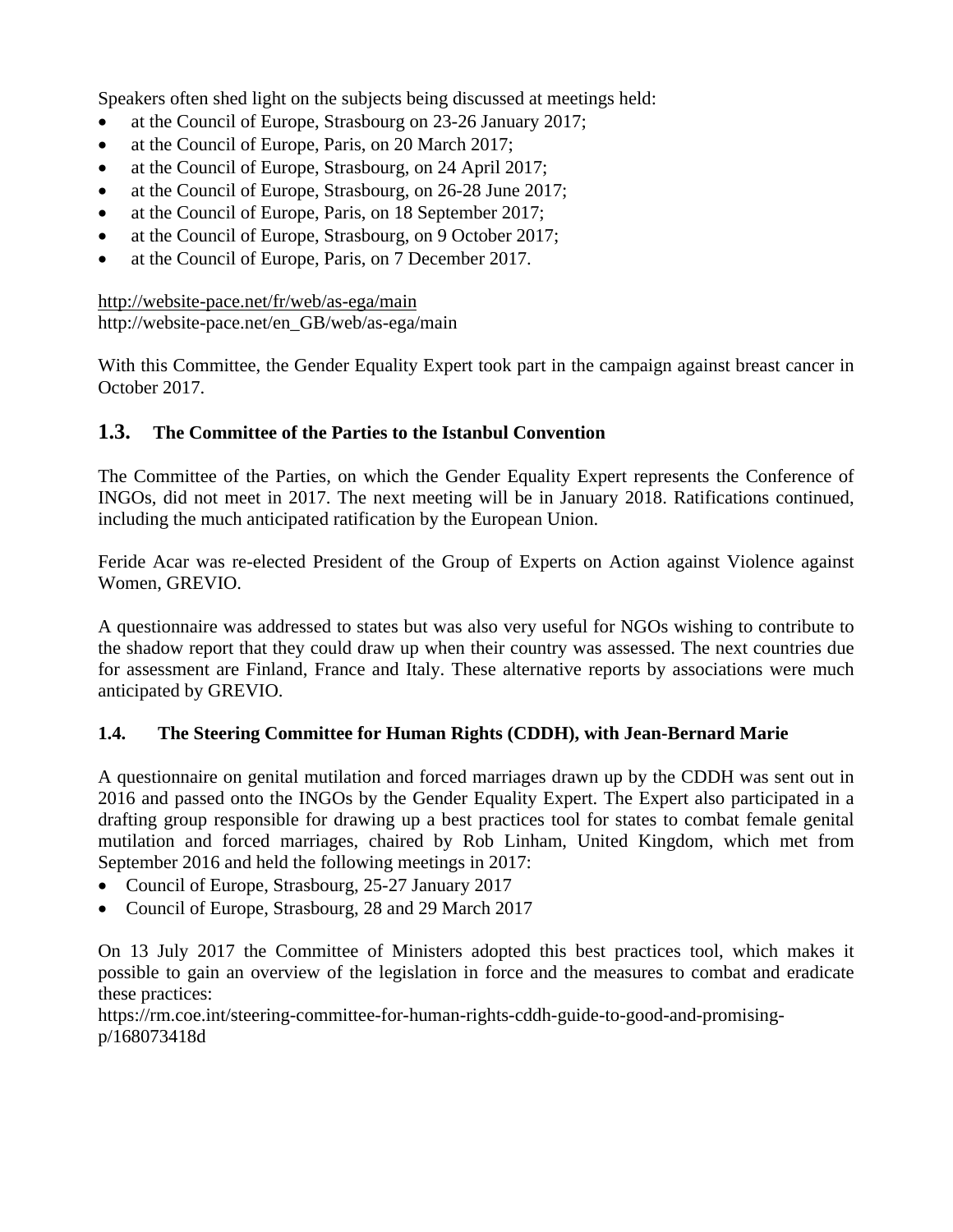The following resolutions also provide useful information: [Resolution 2135\(2016\) of the Parliamentary Assembly of the Council of Europe on](http://semantic-pace.net/tools/pdf.aspx?doc=aHR0cDovL2Fzc2VtYmx5LmNvZS5pbnQvbncveG1sL1hSZWYvWDJILURXLWV4dHIuYXNwP2ZpbGVpZD0yMzE3NiZsYW5nPUVO&xsl=aHR0cDovL3NlbWFudGljcGFjZS5uZXQvWHNsdC9QZGYvWFJlZi1XRC1BVC1YTUwyUERGLnhzbA==&xsltparams=ZmlsZWlkPTIzMTc2)  ["Female genital mutilation in Europe"](http://semantic-pace.net/tools/pdf.aspx?doc=aHR0cDovL2Fzc2VtYmx5LmNvZS5pbnQvbncveG1sL1hSZWYvWDJILURXLWV4dHIuYXNwP2ZpbGVpZD0yMzE3NiZsYW5nPUVO&xsl=aHR0cDovL3NlbWFudGljcGFjZS5uZXQvWHNsdC9QZGYvWFJlZi1XRC1BVC1YTUwyUERGLnhzbA==&xsltparams=ZmlsZWlkPTIzMTc2) [Resolution 1468\(2005\) of the Parliamentary Assembly of the Council of Europe on](http://semantic-pace.net/tools/pdf.aspx?doc=aHR0cDovL2Fzc2VtYmx5LmNvZS5pbnQvbncveG1sL1hSZWYvWDJILURXLWV4dHIuYXNwP2ZpbGVpZD0xNzM4MCZsYW5nPUVO&xsl=aHR0cDovL3NlbWFudGljcGFjZS5uZXQvWHNsdC9QZGYvWFJlZi1XRC1BVC1YTUwyUERGLnhzbA==&xsltparams=ZmlsZWlkPTE3Mzgw)  ["Forced marriages and child marriages"](http://semantic-pace.net/tools/pdf.aspx?doc=aHR0cDovL2Fzc2VtYmx5LmNvZS5pbnQvbncveG1sL1hSZWYvWDJILURXLWV4dHIuYXNwP2ZpbGVpZD0xNzM4MCZsYW5nPUVO&xsl=aHR0cDovL3NlbWFudGljcGFjZS5uZXQvWHNsdC9QZGYvWFJlZi1XRC1BVC1YTUwyUERGLnhzbA==&xsltparams=ZmlsZWlkPTE3Mzgw) [Resolution 69/150 of the United Nations General Assembly on](http://www.un.org/en/ga/search/view_doc.asp?symbol=A/RES/69/150)  [intensifying global efforts for the elimination of female](http://www.un.org/en/ga/search/view_doc.asp?symbol=A/RES/69/150) [genital mutilations](http://www.un.org/en/ga/search/view_doc.asp?symbol=A/RES/69/150) [Resolution 69/156 on child, early and forced marriage](http://www.un.org/en/ga/search/view_doc.asp?symbol=A/RES/69/156) [European Parliament resolution of 6 February 2014 on the Commission communication entitled](http://www.europarl.europa.eu/sides/getDoc.do?pubRef=-//EP//TEXT+TA+P7-TA-2014-0105+0+DOC+XML+V0//EN)  ['Towards the elimination of female genital mutilation'](http://www.europarl.europa.eu/sides/getDoc.do?pubRef=-//EP//TEXT+TA+P7-TA-2014-0105+0+DOC+XML+V0//EN)

# **1.5. Steering Committee for Culture, Heritage and Landscape**

Eurimages has set up an ad hoc working group to draw up a recommendation on the presence of women in the audiovisual industry. The first meeting was held on 1 and 2 December 2016 at the OECD in Paris with a mixed panel of female directors, video games specialists and journalists. The Equality Expert represented the Conference of INGOs at this meeting and at the following working meetings in 2017:

- Council of Europe, Strasbourg, 30 and 31 March 2017
- Council of Europe, Strasbourg, 8 April 2017

On 27 September 2017, the Committee of Ministers of the Council of Europe adopted its recommendation on gender equality in the audiovisual sector: [https://search.coe.int/cm/Pages/result\\_details.aspx?ObjectId=09000016807509e6](https://search.coe.int/cm/Pages/result_details.aspx?ObjectId=09000016807509e6)

It recommended that the governments of member States:

"1. adopt policies to promote gender equality in the audiovisual sector as a fundamental principle of its activities and in those of its institutional organisations, duly taking into account the guidelines as provided in Appendix I;

2. encourage European, national and regional film funds, public and commercial broadcasters and other key stakeholders in the audiovisual sector to monitor the situation with regards to gender equality, drawing on monitoring methods and performance indicators such as those proposed in Appendix II;

3. encourage European supranational film and audiovisual funds, such as Eurimages and Creative Europe, as well as broadcasters and other key audiovisual sector stakeholders, to address gender equality issues in all their policies, measures and support programmes, such as training, production, distribution, festivals and media literacy initiatives;

4. encourage the relevant audiovisual sector organisations (including public and private financing bodies, sectoral employers, trade unions and professional organisations, training and education providers and industry professionals, as well as the relevant regulatory authorities) to prepare, or revise, regulatory and self-regulatory strategies, collective bargaining agreements and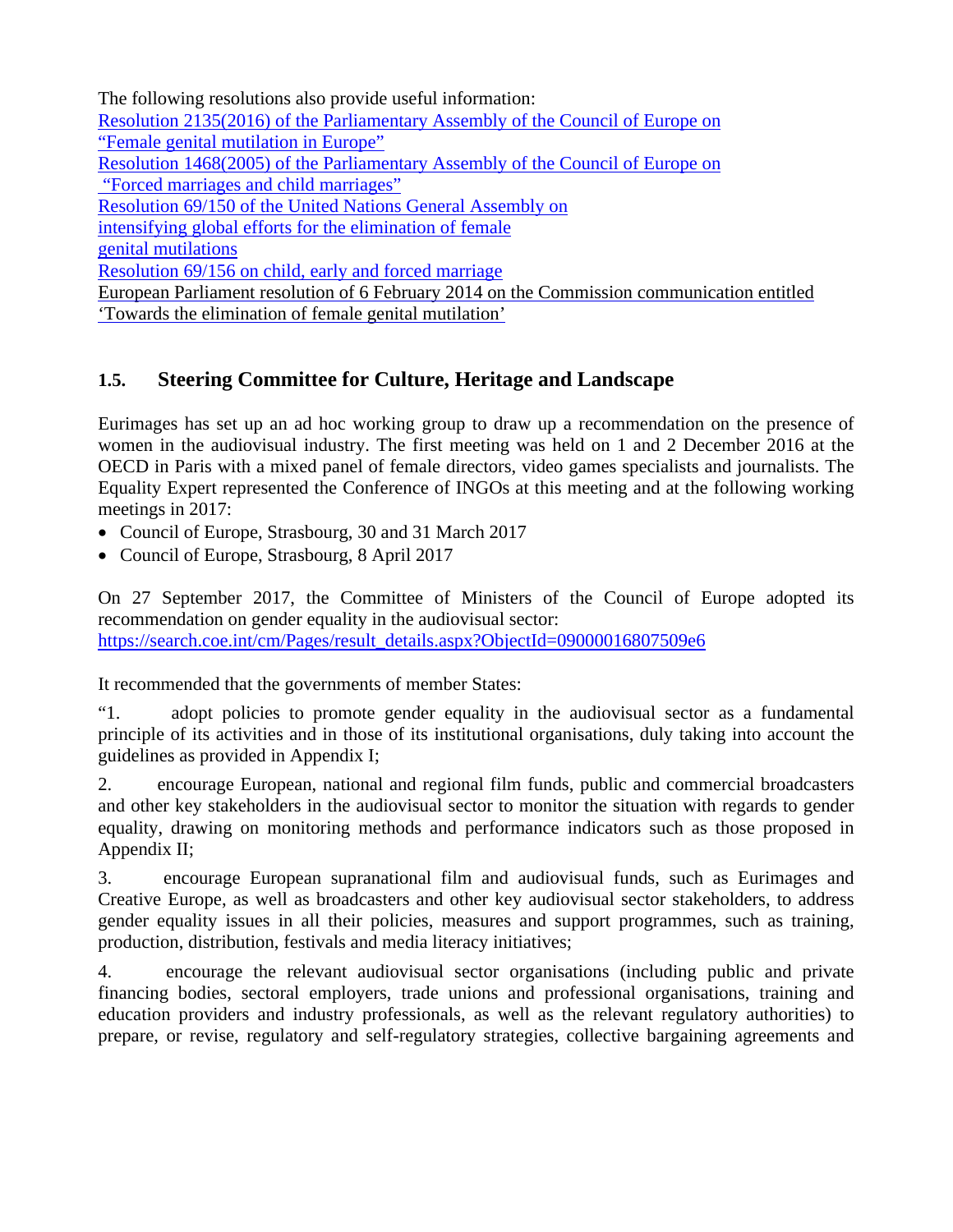codes of conduct or other frameworks for implementation, taking into account a gender equality perspective;

5. disseminate this recommendation together with its appendices and raise awareness among the relevant stakeholders and those active in the audiovisual sector, in particular about the central role of gender equality as an enabling factor for fully-functioning democracy and the full enjoyment of human rights;

6. monitor and evaluate progress in achieving gender equality in the audiovisual sector, and report on a five-year basis to the Committee of Ministers on the measures taken and progress made in implementing this recommendation".

## **2. Active participation in the work of the Conference of INGOs**

The Gender Equality Expert attended all of the meetings of the Conference of INGOs in 2017 and the Standing Committee meetings.

 27 June 2017 Side event, Palais, "Women's mobilisation in Europe in 2016 and its impact on policies?". Recent cases of women's mobilisation in Europe have been very powerful when what they regard as their fundamental rights have been challenged. These peaceful activities have met with genuine success and had an immediate impact on government decisions in various areas. In the four selected countries, a representative of an association was asked to outline the views of the women concerned while a member of parliament was asked to describe the government's reaction. Elena Centemero, Chair of the PACE's Committee on Equality and Non-Discrimination, opened the extremely interesting discussion on the following movements:

## **1. "Czarny Protest" – Poland**

**Barbara Nowacka**, Isabela Jurga Nowacka Foundation **Agnieszka Pomaska** Polish member of parliament, member of the Parliamentary Assembly, CoE, Committee on Culture, Science, Education and Media

## **2. "Repeal the 8th" - Ireland**

**Ailbhe Smyth** Organiser, Coalition to Repeal the Eighth Amendment

**Maura Hopkins** Irish member of parliament, member of the Parliamentary Assembly, CoE, Committee on Culture, Science, Education and Media

## **3. Protecting girls from forced marriages - Turkey**

**Irem Mirzai** Turkish Association of University Women

**Gülsün Bilgehan** Turkish member of parliament, member of the Parliamentary Assembly, CoE Chairperson of the Sub-Committee on Media and Information Society, member of the Committee on Equality and Non-Discrimination, of which she was the chairperson until January 2016

## **4. Women's march for equal pay - Iceland**

**Dagný Ósk Aradóttir Pind** Women's Rights Association of Iceland

**Þórhildur Sunna Ævarsdóttir** Member of Icelandic Parliament, Chairperson of Icelandic Delegation to PACE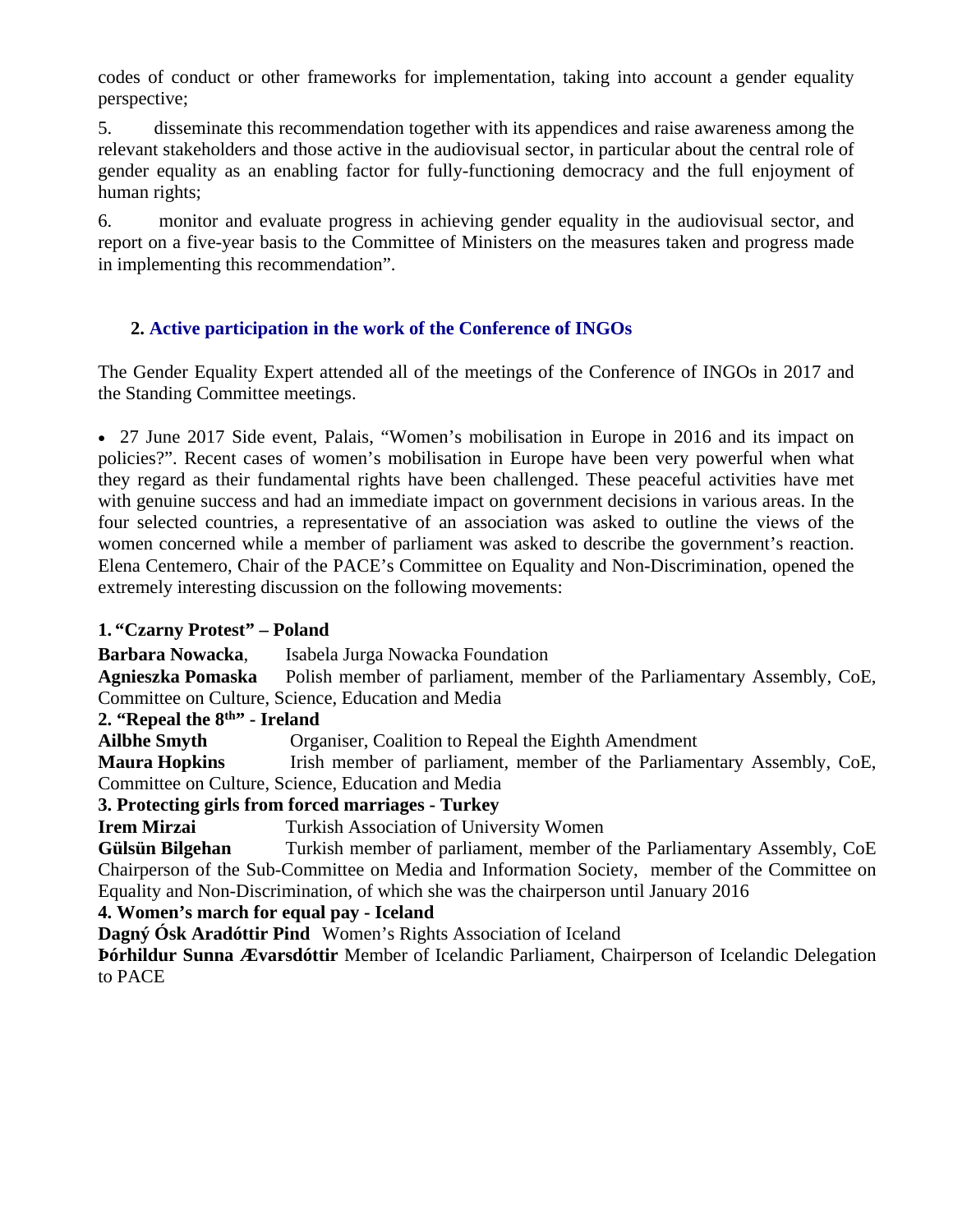29 June 2017, Training session on "INGO support for parity between women and men" with the Council of Europe secretariat, Carlien Scheele, Gender Equality Adviser, Carolina Lasen Diaz, Head of the Gender Equality Unit, Cécile Gréboval, Programme Adviser

- Participation in the assessment of the activities of the Conference
- Various contacts were established with the Congress
- Participation in the working group chaired by Anje Wiersinga

#### **4. Representation, lobbying activities**

Various representative assignments including:

- 8-10 May 2017, invitation and contribution to the conference held by the Institut Français in Skopje on gender equality from the Council of Europe's viewpoint
- 21 and 27 May 2017, Ecoles de Commerce, Paris
- 31 October to 3 November 2017, invitation and contribution to the conference for women of the French-speaking countries (La Francophonie), in Bucharest, 16 years after the first conference.

The importance of the conference's work was highlighted by Mr Klaus Werner Iohannis, President of Romania, and by Ms Michaëlle Jean, Secretary General of la Francophonie, <https://www.francophonie.org/conference-des-femmes-bucarest>

The three main themes of the Conference were:

. women's rights and access to the labour market: women's empowerment begins with the establishment of a legal environment furthering gender equality, the promotion of women's rights and access to the labour market, along with a decent wage, equal to that of men for equal work, and the same rights as men to economic resources and credit;

. women's innovation and entrepreneurship: the capacity to innovate and invest in businesses is a major asset for women wishing to gain the economic empowerment which is indissociable from innovation and entrepreneurship, the aim being to improve competitiveness and galvanise economic activity by opening new growth prospects to women;

. Women's leadership in economic governance: the economic empowerment of women is dependent on equal access for women to decision-making posts. Participation in economic governance can have an influence on local, national and global development.

The Conference resulted in the Bucharest Women's Appeal [https://www.francophonie.org/IMG/pdf/appel\\_de\\_bucarest\\_final.pdf](https://www.francophonie.org/IMG/pdf/appel_de_bucarest_final.pdf)

## **Various lobbying or human rights activities including work:**

- on the Istanbul Convention:
- on the presence of women on boards;
- on surrogacy;